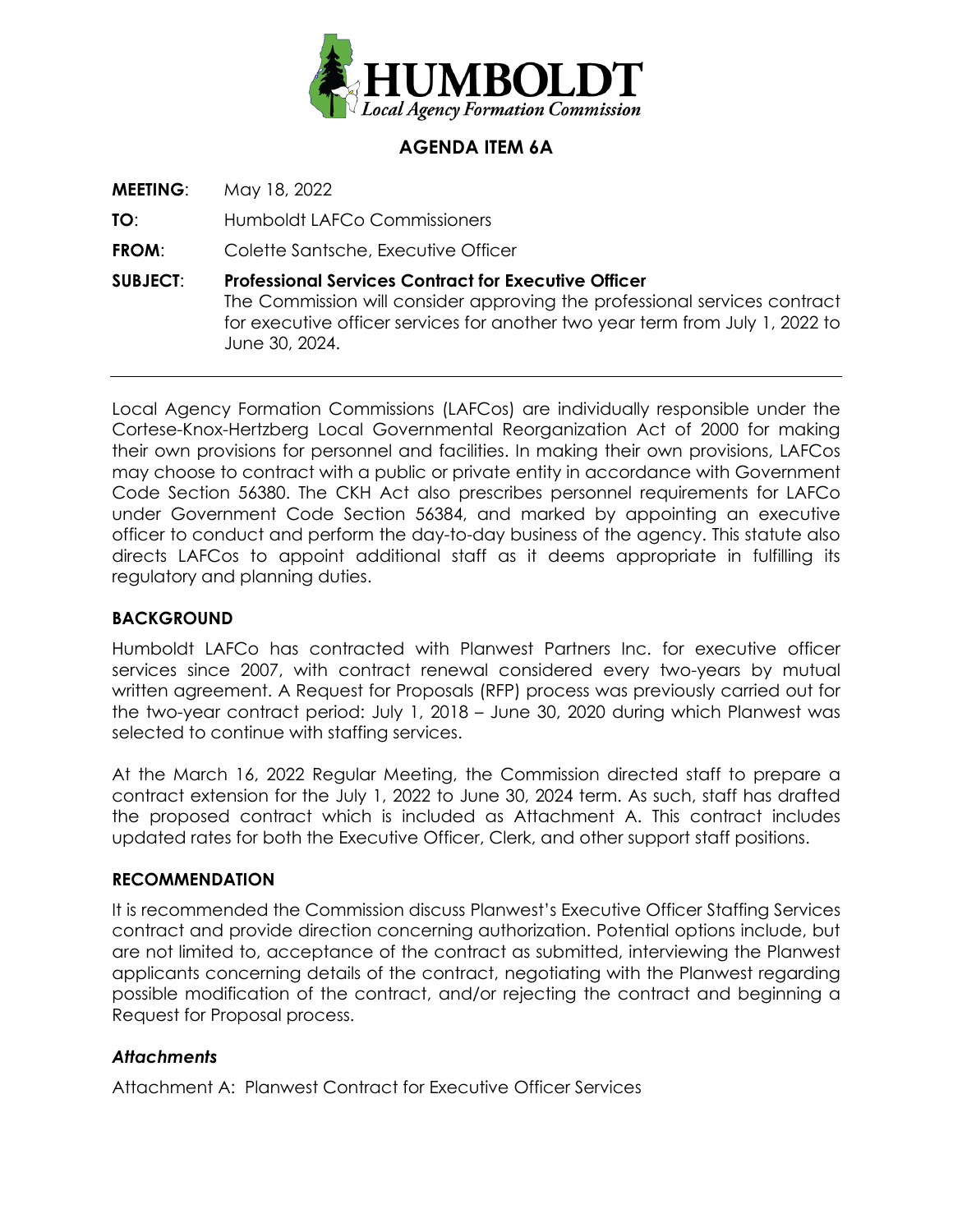## **PROFESSIONAL SERVICES AGREEMENT BETWEEN HUMBOLDT LOCAL AGENCY FORMATION COMMISSION AND PLANWEST PARTNERS INC.**

This Agreement is made and entered into this  $18<sup>th</sup>$  day of May 2022, by and between the Humboldt Local Agency Formation Commission (hereinafter referred to as "LAFCo), a California public entity, and Planwest Partners, Inc., a California corporation (hereinafter referred to as "Planwest").

The parties agree as follows:

- 1. Pursuant to California Government Code section 56375 and 56384 and related law, LAFCo has the authority to contract for professional and consulting services to implement and perform the functions of LAFCo.
- 2. LAFCo contracts with Planwest to provide executive officer services and related functions, and Planwest agrees to perform such services, for the term of July 1, 2022 through June 30, 2024.
- 3. Planwest has provided such services pursuant to prior Agreements since 2007 and is familiar with the needs and requirements of LAFCo for executive officer services.
- 4. Planwest, for the term of this Agreement, shall provide such executive officer and related services to LAFCo, including but not limited to:
	- a. Scheduling and preparing for regular and special meetings of the Commission, including preparation and timely transmittal of the meeting agenda and related reports and recommendations and presentation of the reports at the meetings.
	- b. Managing the day-to-day operations of the Commission.
	- c. Maintaining the Commission's website, including posting meeting materials, minutes, and other public documents.
	- d. Preparing special reports and studies as mandated by statute, including municipal service reviews and sphere of influence updates.
	- e. Processing applications for city and district formations, annexations, reorganizations, consolidations, detachments, and out of agency service extensions.
	- f. Administering the adopted LAFCo budget by maintaining budget controls, records, files, and making timely payments of claims and deposits of revenues with the County Auditor.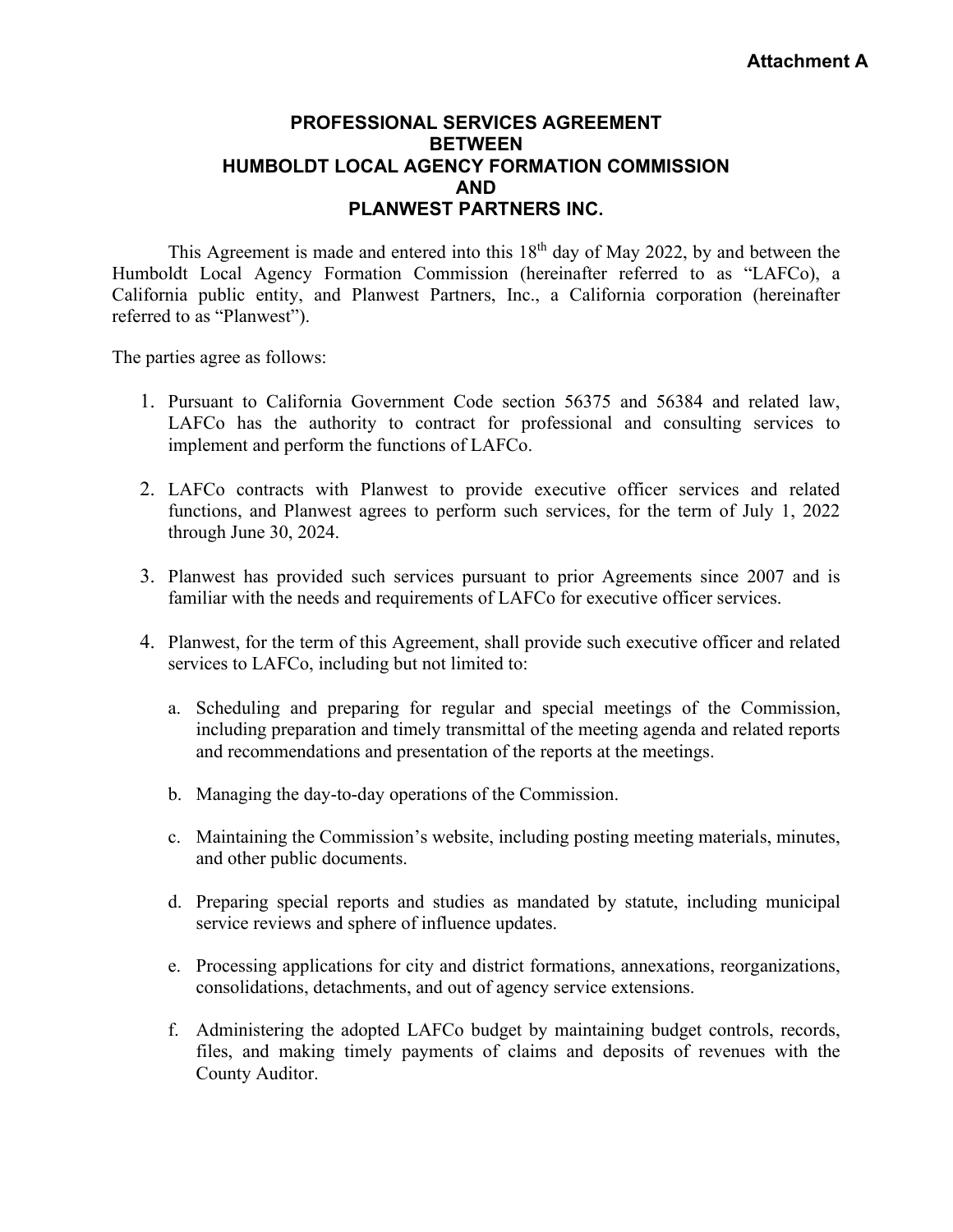- g. Monitoring new and proposed State and local legislation that pertains to LAFCo and representing Humboldt LAFCo at CALAFCO and professional associations.
- h. Coordinating with LAFCo counsel on legal issues and other matters that may require an oral or written interpretation or opinion from legal counsel.
- i. Building and maintaining positive working relationships with regular and alternate commissioners, local governmental agencies, and members of the public.
- j. Providing technical assistance, especially with regard to applicant proposals.
- k. Other administrative and executive services as may be requested or directed by the Commission.
- 5. Work shall be performed in a manner consistent with the usual and customary standards of the applicable profession and all work product shall be subject to review and acceptance by LAFCo.
- 6. The parties expressly agree and intend that Planwest shall perform the services pursuant to this Agreement as an independent contractor. LAFCo shall direct or assign the nature of the service to be performed or the result requested, but Planwest shall have control over the manner and details of how the work is performed. Planwest and its employees, partners, agents, subcontractors, or other persons or entities performing work pursuant to this Agreement shall not be considered as an employee of LAFCo or the County of Humboldt for any reason, and shall not be entitled to participate in any LAFCo or County pension plan, worker compensation insurance, or other benefits of employment.
- 7. Planwest's services will be provided to LAFCo primarily by Colette Santsche as the individual designated as Executive Officer by LAFCo. Other services, including analyst/clerk assignments, shall be provided as needed by Planwest's planning and technical support staff, at the discretion of Planwest.
- 8. As compensation for the services performed pursuant to this Agreement, LAFCo shall pay Planwest on a time and materials basis, based on itemized invoices submitted to LAFCo. Each invoice shall document Planwest's time and material expenses and reasonably designate the date of service, the person providing the service, the task performed, and the time or expense incurred. LAFCo shall process each invoice in a timely manner and make payment within a reasonable time. Planwest's schedule of rates and charges are attached to this Agreement as **Exhibit A**, which is incorporated by reference as if set forth in full herein.
- 9. In the event that Planwest has conflict of interest that precludes it from providing any service pursuant to this Agreement, it shall promptly notify the LAFCo chair and LAFCo legal counsel in writing of the conflict and the basis for the conflict. Planwest is responsible to exercise due diligence to ascertain when a conflict or potential conflict exists and to promptly provide the required notice.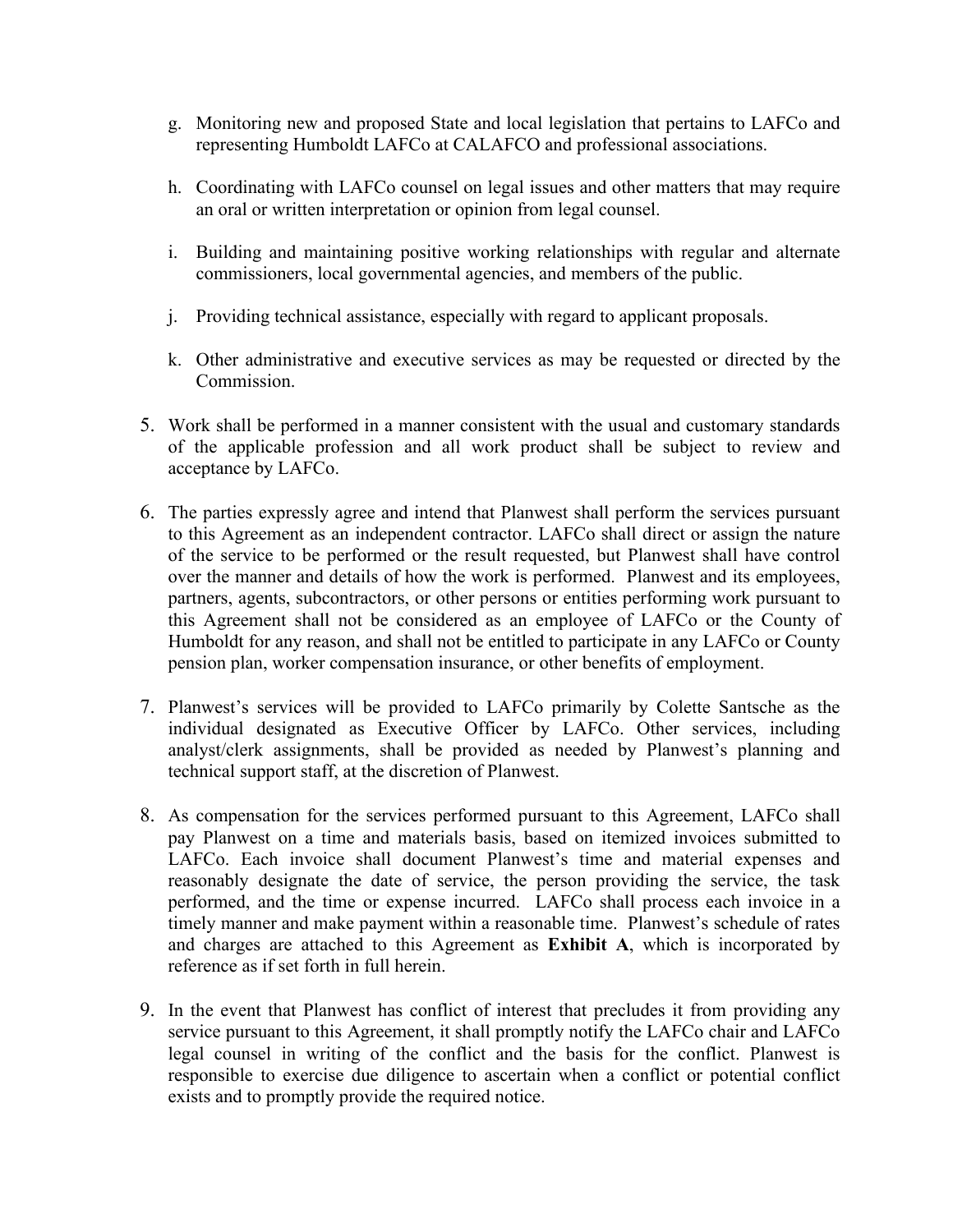- 10. Planwest shall maintain throughout the term of the contract, and for a minimum of six months following completion and acceptance by LAFCo of all services under the contract, the minimum insurance coverages, minimum limits, and endorsements and conditions as follows:
	- a. Commercial General Liability with a limit of not less than \$1,000,000 per occurrence combined single limit for bodily injury and property damage, including contractual liability, personal injury, products and completed operations.
	- b. Commercial or Business Automobile Liability for owned, non-owned or hired automobiles with a combined single limit of not less than \$1,000,000 per occurrence.
	- c. Workers' Compensation Statutory Limits.
	- d. Employers Liability Insurance with a limit of not less than \$100,000 per claim.
	- e. Additional Insured Endorsement The policy or policies providing insurance as required above, with the exception of commercial or business automobile liability, workers' compensation and employers liability, shall be endorsed to name as additional insured Humboldt LAFCo and its elected and appointed officials, officers, and agents. All insurance of Planwest shall be primary to any insurance that may otherwise provide coverage to LAFCo for any covered claim.
- 11. Planwest shall defend, indemnify and hold harmless LAFCo and its elected and appointed officials, officers, and agents to the fullest extent permitted by law against all claims for losses arising out of or relating to Planwest's performance of professional services under this Agreement, except such loss or damage which was caused by the sole negligence or willful misconduct of LAFCo or their elected and appointed officials, officers, and agents.
- 12.This written Agreement is the sole and entire Agreement between the parties. Any modification or amendment to this Agreement must be in writing and signed by the parties.
- 13.This Agreement is entered into in Humboldt County, California and shall be construed in accordance with the laws of the State of California. Should any dispute arise between the parties, including but not limited to the propriety of any billings of Planwest for services pursuant to the Agreement, the parties shall meet and confer in good faith in an attempt to resolve the issue. If the parties are unable to reach a resolution, the matter shall be resolved by binding arbitration. The parties shall mutually agree to the selection of an arbitrator. If they are unable to reach such an agreement, they shall request the judge of the Humboldt County Superior Court with primary responsibility for civil matters, or the presiding judge of that court, to appoint an arbitrator. The arbitrator shall have full authority and jurisdiction to decide not only substantive issues, but also any procedural issues related to the arbitration as to which the parties cannot agree.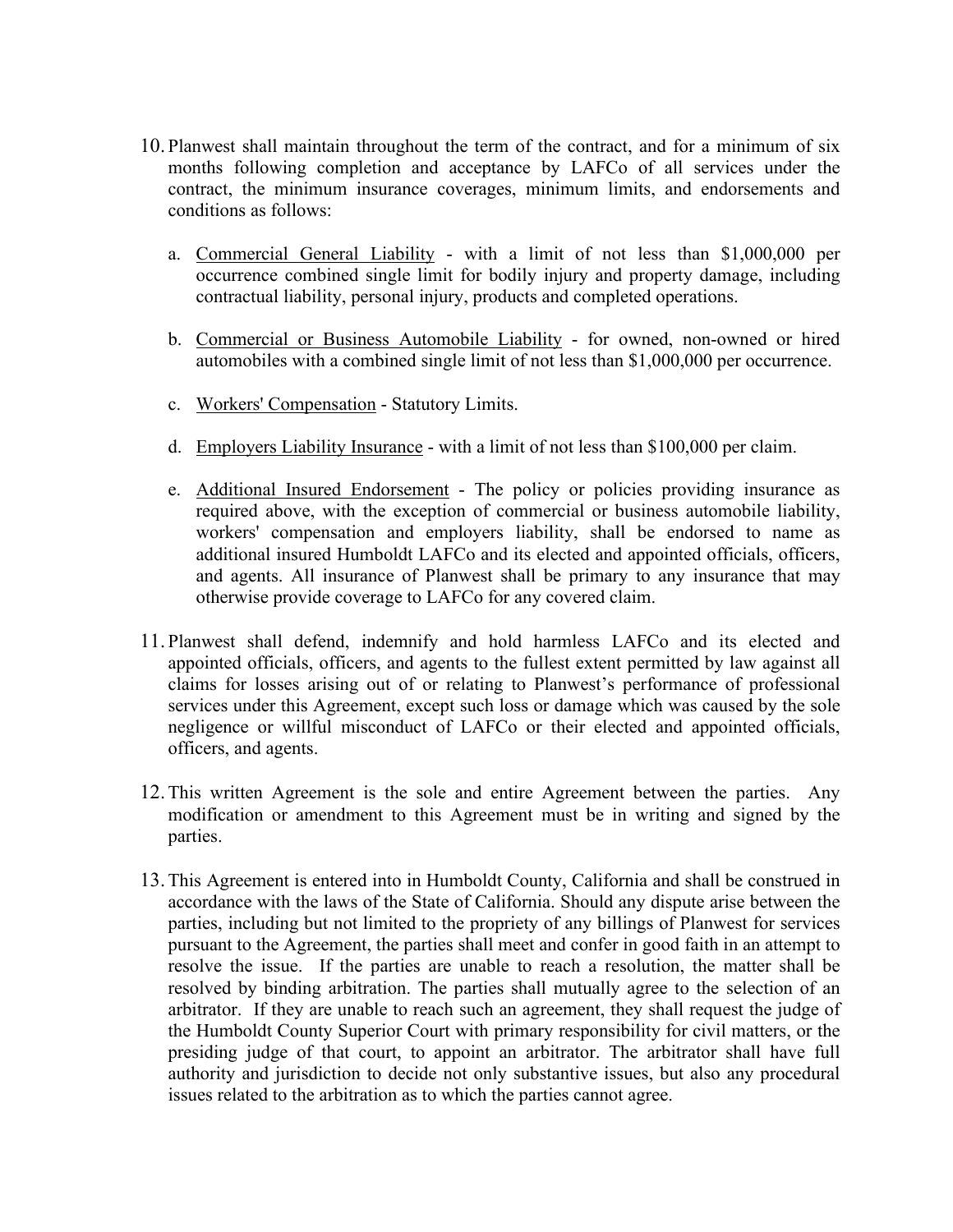- 14.Either party may terminate this Agreement at any time by giving thirty (30) days written notice to the other party. All work performed prior to termination and the resulting work product is the property of LAFCo. Upon termination Planwest shall deliver to LAFCo all work product and other documents relating to the services provided pursuant to this Agreement.
- 15. Neither party shall assign its obligations under this Agreement to a third party without the written consent of the other. Any assignment in violation of this provision shall be void and shall be cause for immediate termination of this Agreement. Upon a properly approved assignment, all provisions of this Agreement shall be fully binding upon, and shall inure to the benefit of, the parties and to their respective successors and assigns.
- 16.If any term of this Agreement is held to be invalid, void, or unenforceable, the remainder of the Agreement shall remain in full force and effect, unless such an enforcement would frustrate the purpose and intent of this Agreement.
- 17. Any notice given under this Agreement shall be in writing and deemed given upon personally delivery or deposit in the U.S. mail, pre-paid for first class delivery. Addresses for notice are as follows:

| <b>LAFCo</b>                    | <b>Planwest</b>                      |
|---------------------------------|--------------------------------------|
| Humboldt LAFCo                  | Planwest Partners, Inc.              |
| c/o County Board of Supervisors | c/o Colette Santsche                 |
| 825 Fifth St., Room 111         | 1125 16 <sup>th</sup> St., Suite 200 |
| Eureka, CA 95501                | Arcata, CA 95521                     |

The parties execute this Agreement effective the above date, and the persons signing this Agreement for the respective parties personally warrant they have the authority to execute this Agreement on behalf of the party.

**HUMBOLDT LAFCo PLANWEST PARTNERS**

By: \_\_\_\_\_\_\_\_\_\_\_\_\_\_\_\_\_\_\_\_\_\_\_\_ By:\_\_\_\_\_\_\_\_\_\_\_\_\_\_\_\_\_\_\_\_\_\_\_\_\_

Virginia Bass, Chair Colette Santsche, Partner